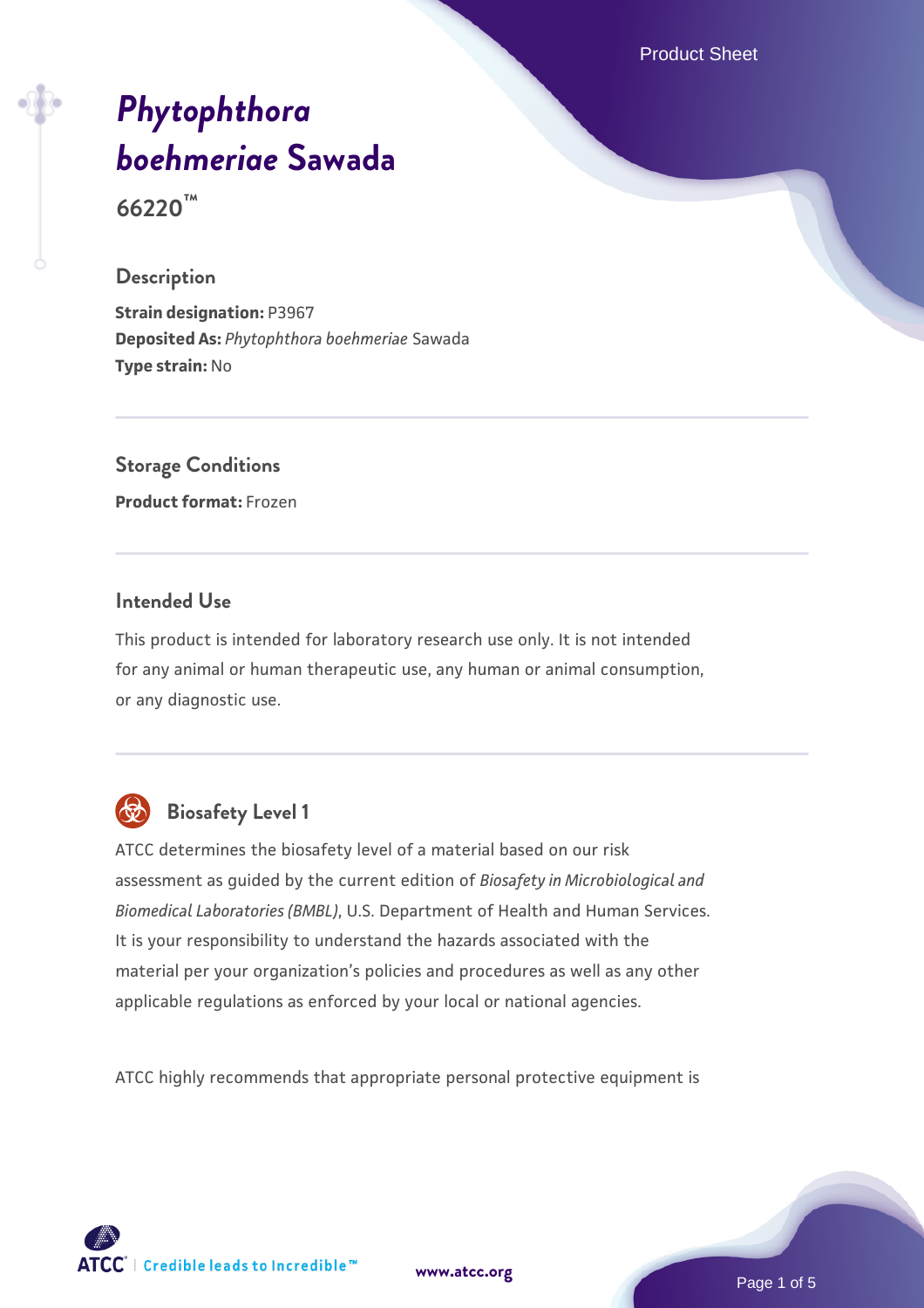#### **[Phytophthora boehmeriae](https://www.atcc.org/products/66220) [Sawada](https://www.atcc.org/products/66220)** Product Sheet **66220**

always used when handling vials. For cultures that require storage in liquid nitrogen, it is important to note that some vials may leak when submersed in liquid nitrogen and will slowly fill with liquid nitrogen. Upon thawing, the conversion of the liquid nitrogen back to its gas phase may result in the vial exploding or blowing off its cap with dangerous force creating flying debris. Unless necessary, ATCC recommends that these cultures be stored in the vapor phase of liquid nitrogen rather than submersed in liquid nitrogen.

#### **Certificate of Analysis**

For batch-specific test results, refer to the applicable certificate of analysis that can be found at www.atcc.org.

## **Growth Conditions Medium:**

[ATCC Medium 343: V8 juice agar](https://www.atcc.org/-/media/product-assets/documents/microbial-media-formulations/3/4/3/atcc-medium-0343.pdf?rev=fbf48fa24e664932828269db1822ab12) **Temperature:** 24°C

#### **Material Citation**

If use of this material results in a scientific publication, please cite the material in the following manner: *Phytophthora boehmeriae* Sawada (ATCC 66220)

#### **References**

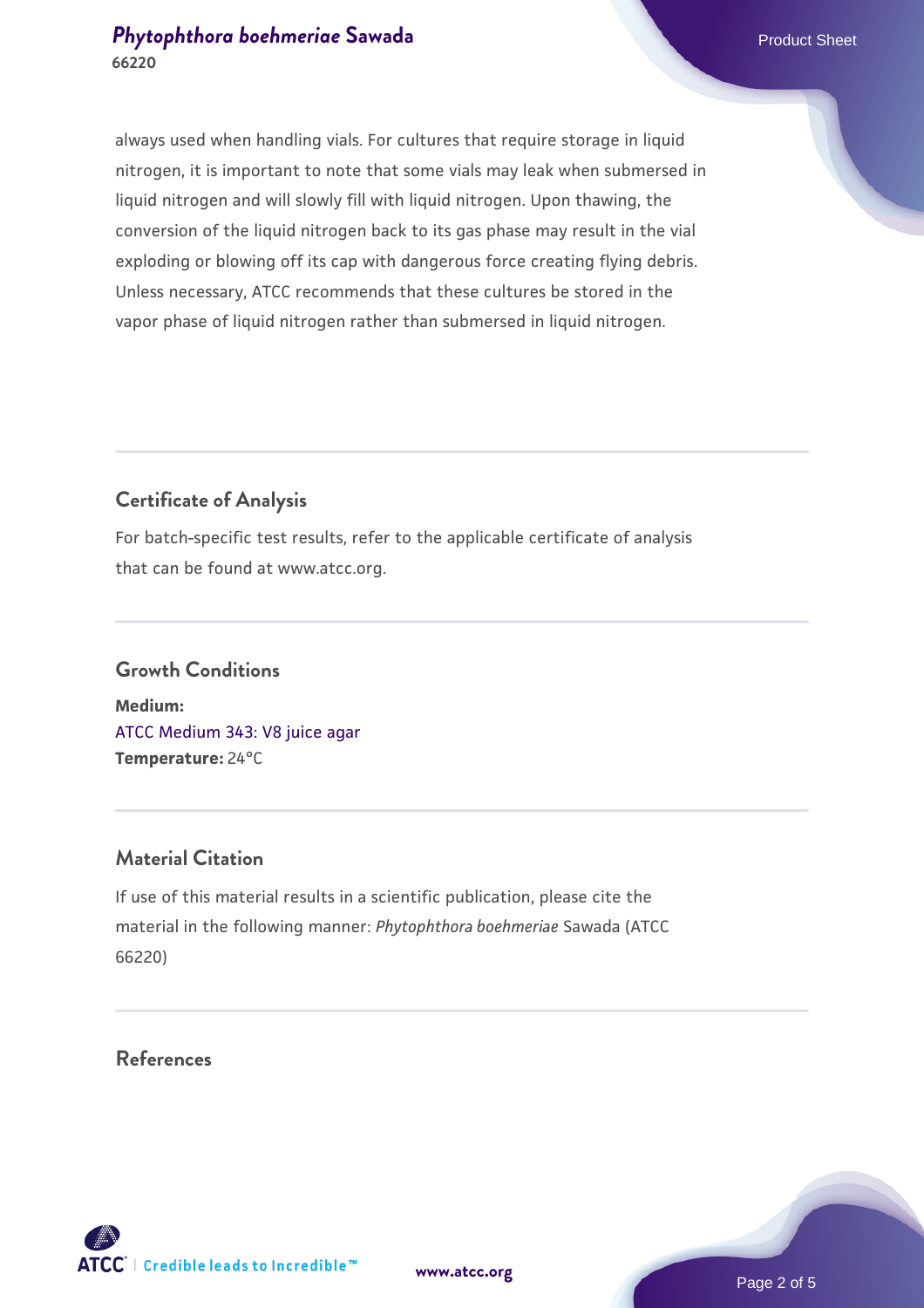#### **[Phytophthora boehmeriae](https://www.atcc.org/products/66220) [Sawada](https://www.atcc.org/products/66220)** Product Sheet **66220**

References and other information relating to this material are available at www.atcc.org.

#### **Warranty**

The product is provided 'AS IS' and the viability of ATCC® products is warranted for 30 days from the date of shipment, provided that the customer has stored and handled the product according to the information included on the product information sheet, website, and Certificate of Analysis. For living cultures, ATCC lists the media formulation and reagents that have been found to be effective for the product. While other unspecified media and reagents may also produce satisfactory results, a change in the ATCC and/or depositor-recommended protocols may affect the recovery, growth, and/or function of the product. If an alternative medium formulation or reagent is used, the ATCC warranty for viability is no longer valid. Except as expressly set forth herein, no other warranties of any kind are provided, express or implied, including, but not limited to, any implied warranties of merchantability, fitness for a particular purpose, manufacture according to cGMP standards, typicality, safety, accuracy, and/or noninfringement.

#### **Disclaimers**

This product is intended for laboratory research use only. It is not intended for any animal or human therapeutic use, any human or animal consumption, or any diagnostic use. Any proposed commercial use is prohibited without a license from ATCC.

While ATCC uses reasonable efforts to include accurate and up-to-date information on this product sheet, ATCC makes no warranties or representations as to its accuracy. Citations from scientific literature and patents are provided for informational purposes only. ATCC does not warrant

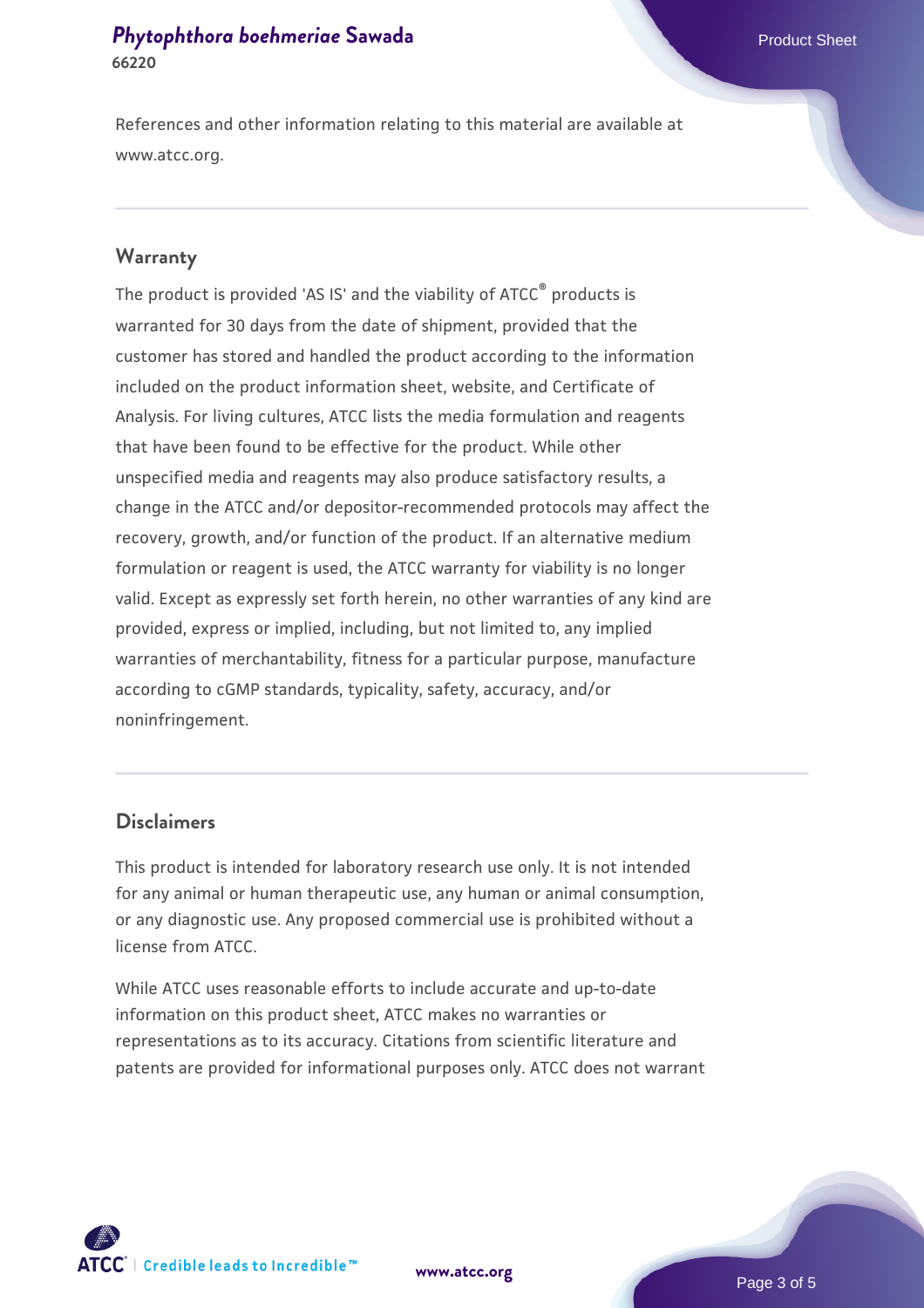that such information has been confirmed to be accurate or complete and the customer bears the sole responsibility of confirming the accuracy and completeness of any such information.

This product is sent on the condition that the customer is responsible for and assumes all risk and responsibility in connection with the receipt, handling, storage, disposal, and use of the ATCC product including without limitation taking all appropriate safety and handling precautions to minimize health or environmental risk. As a condition of receiving the material, the customer agrees that any activity undertaken with the ATCC product and any progeny or modifications will be conducted in compliance with all applicable laws, regulations, and guidelines. This product is provided 'AS IS' with no representations or warranties whatsoever except as expressly set forth herein and in no event shall ATCC, its parents, subsidiaries, directors, officers, agents, employees, assigns, successors, and affiliates be liable for indirect, special, incidental, or consequential damages of any kind in connection with or arising out of the customer's use of the product. While reasonable effort is made to ensure authenticity and reliability of materials on deposit, ATCC is not liable for damages arising from the misidentification or misrepresentation of such materials.

Please see the material transfer agreement (MTA) for further details regarding the use of this product. The MTA is available at www.atcc.org.

#### **Copyright and Trademark Information**

© ATCC 2021. All rights reserved. ATCC is a registered trademark of the American Type Culture Collection.

#### **Revision**

This information on this document was last updated on 2021-05-19

#### **Contact Information**